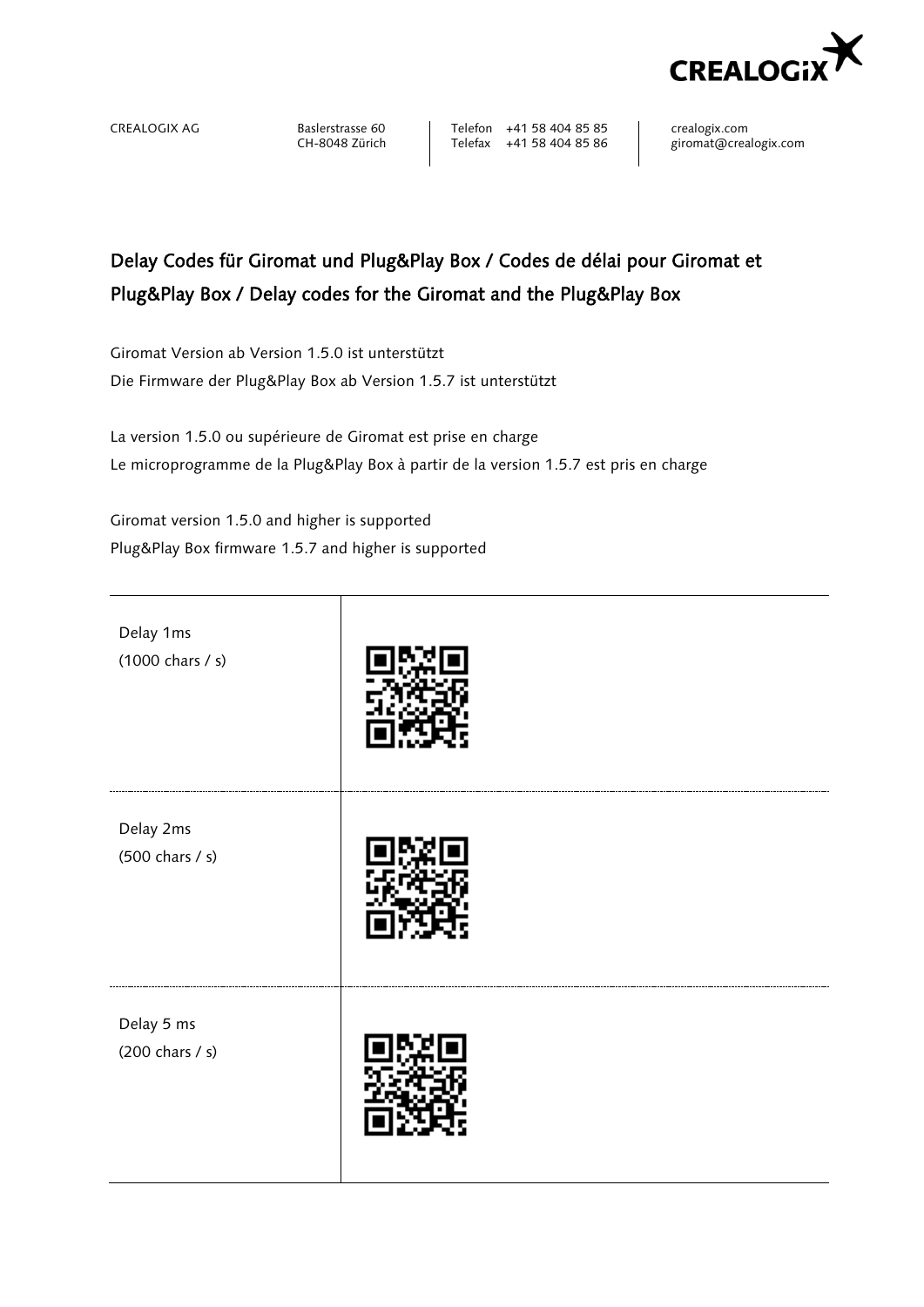

| Delay 10ms<br>$(100 \text{ chars} / s)$        |  |
|------------------------------------------------|--|
| Delay 20ms<br>$(50 \text{ chars } / \text{s})$ |  |
| Delay Oms<br>Reset Delay                       |  |